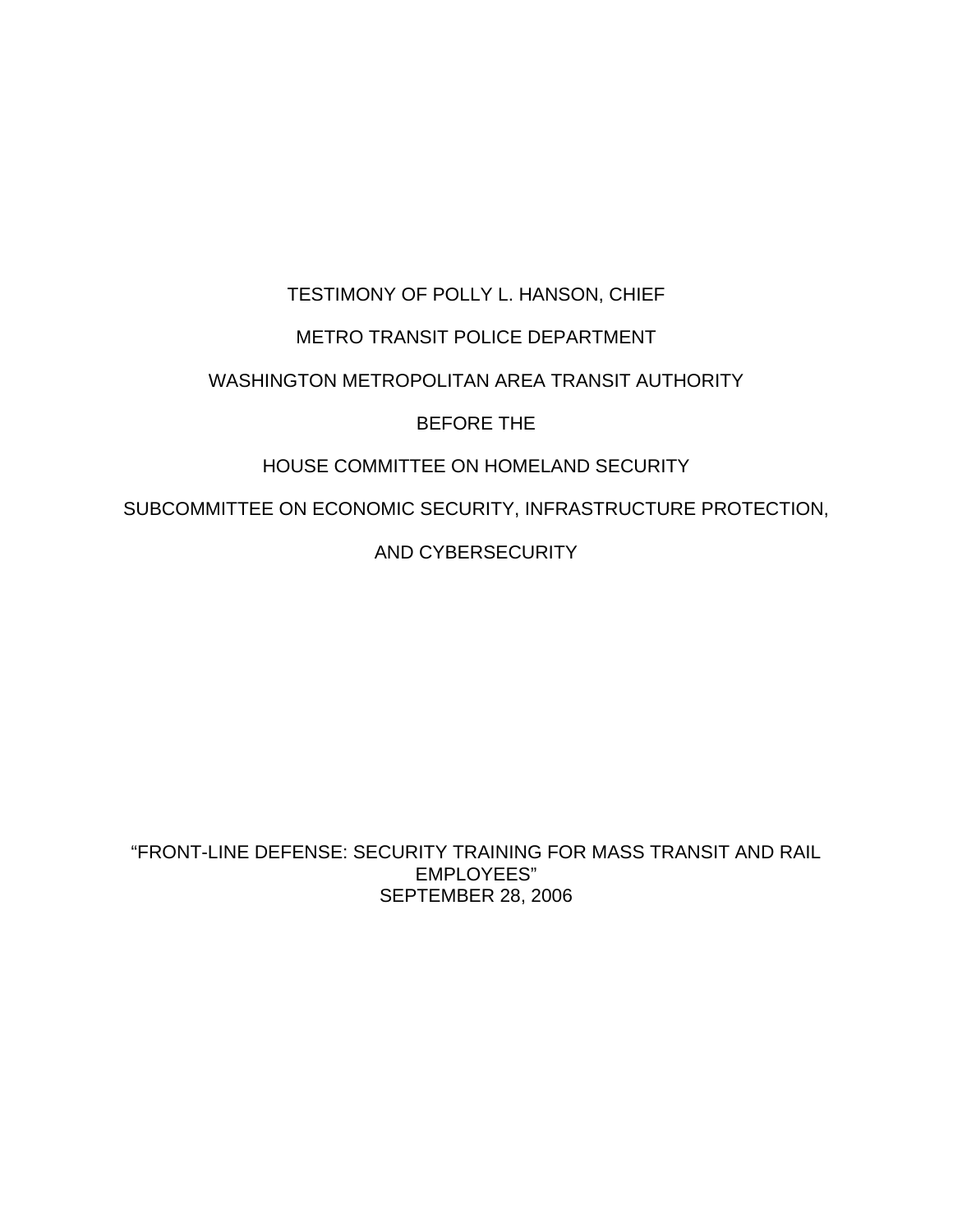Chairman Lungren and Members of the Committee, good morning and thank you for asking Metro to testify at this hearing. I am Polly Hanson, Chief of the Metro Transit Police Department (MTPD) for the Washington Metropolitan Area Transit Authority (WMATA).

### **Background on WMATA and MTPD**

By way of background, WMATA was created in 1967 as an Interstate Compact agency through enactment of legislation by the U.S. Congress, and by the Commonwealth of Virginia, the State of Maryland, and the District of Columbia. The Metro System is designed to serve the constituencies of the National Capital Region, including employees of the federal government, the residents of the region, the citizens of our nation who come to Washington to do business with the federal government, and the millions of people who visit from throughout the world.

Since the mid 1960's, there has been dramatic growth and change in the National Capital Region. As population and employment in this region has skyrocketed, the demands on and expectations of WMATA have also grown exponentially. Each day we provide 1.2 million trips on our rail and bus systems. We are the second largest subway system and fifth largest bus system in the United States. Metro is widely recognized as being critical to the operation of the federal government. Over 150,000 federal employees (45 percent of the region's federal employees) participate in the Metrochek program. Nearly half of all Metrorail stations serve federal facilities, and approximately 10 percent of Metro's daily ridership uses stations next to the Capitol and Pentagon.

The Metro Transit Police Department was established in 1976. MTPD is the nation's first non federal tri-state transit police force. We have authorized strength of 423 sworn transit police officers and 102 special police officers. Our purpose is to prevent crime, protect Metro's customers, employees, facilities and revenues and enforce laws, ordinances, rules and regulations.

#### **WMATA's Employee Security/Emergency Preparedness Training Initiatives**

The recent rail/transit bombings in Madrid and London have also called for a top to bottom re-emphasis and re-energizing of our entire workforce on anti-terror and emergency response training. Many of the industry's best practices have been incorporated into nationally available resources developed in partnership with the Federal Transit Administration and the National Transit Institute (NTI). Since 2003, all of our bus drivers, train operators and other operations employees have been shown the National Transit Institute's *Warning Signs* video, which covers key aspects of system security for transit employees, including what to look for and what to do regarding suspicious activity, packages, devices and substances. Last year, after the attacks in London, we began showing the video again to all of our 8000 operations employees. They also receive job specific security brochures covering these areas.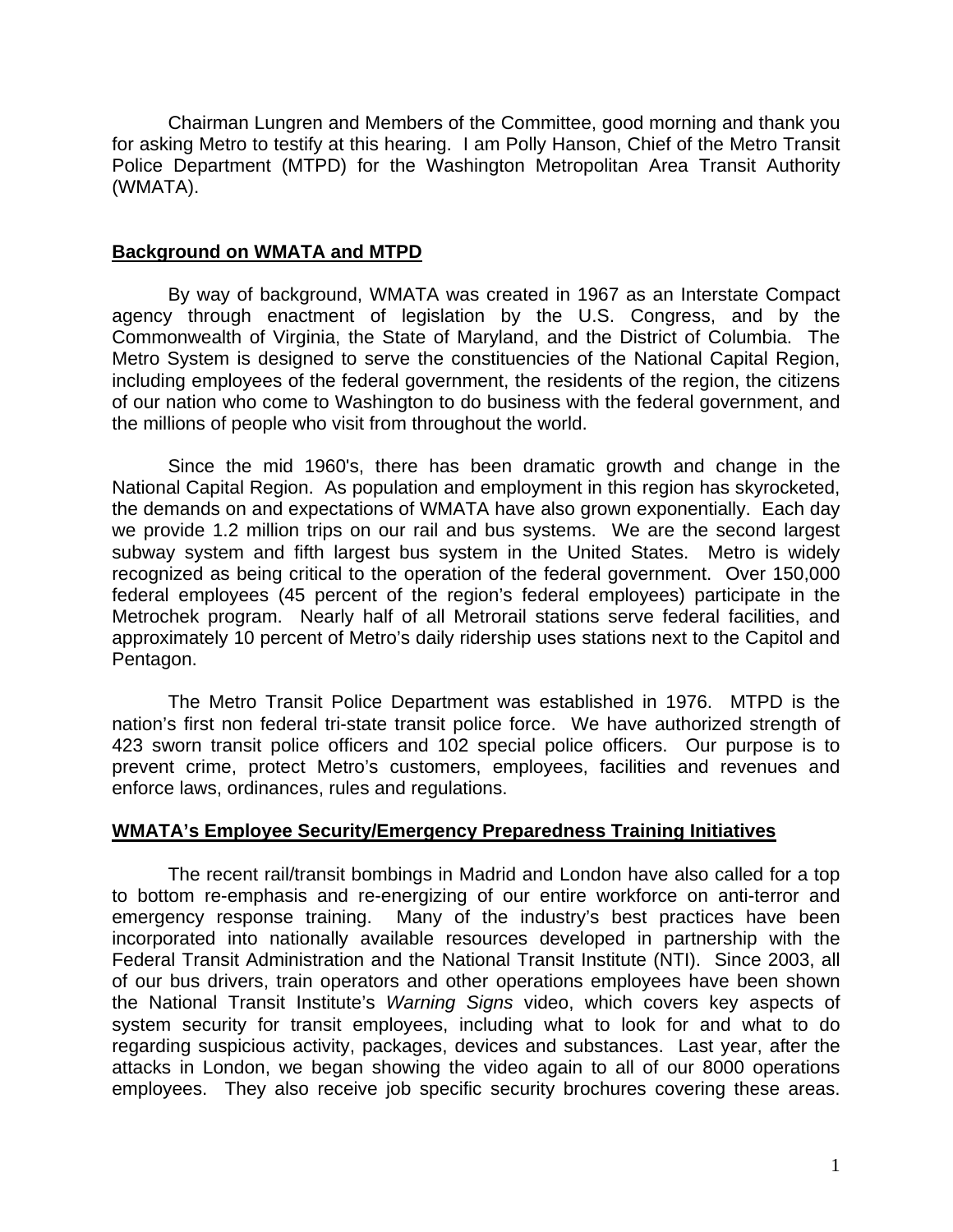The *Warning Signs* video is also being shown to non-operations personnel, and has been posted on our internal web site for viewing by all 2000 non-operations employees.

We look forward to the next version of *Warning Signs* being developed by FTA and NTI.

We are supplementing our existing training for employees with additional terrorist activity recognition classes. WMATA has been working with the National Transit Institute to develop specialized training for employees who maintain escalators, track structures, buses and railcars. The training will review the recognition of unattended or suspicious items and unusual behavior. WMATA is currently using a portion of its FY05 Department of Homeland Security (DHS) Bus Transit Grant allocation towards the development of an anti-terror training initiative focused on bus operators. Once complete, WMATA plans to share the training with all the local and regional bus operators that feed into WMATA's bus systems.

All of this training will serve to reinforce the need for our employees to respond aggressively in these situations, but it's also worth noting that our operations employees on a daily basis face the challenging task of keeping a prudent balance between implementing proper security safeguards and maintaining rapid transit service.

#### **WMATA's Regional Security/Emergency Preparedness Training Initiatives**

As the largest transit provider for the National Capital Region, Metro takes its responsibility in homeland security with the seriousness it demands. WMATA's approach to transit security involves a partnership between employees, customers, the transit police and other public safety departments in the region, and the federal government. Our training initiatives designed to enhance both WMATA and the region's emergency preparedness reflect these partnerships.

 Beginning in 2004, Metro Transit Police launched a new training initiative entitled "Managing Metro Emergencies." The training was devised and developed in response to the Madrid bombings as well as a recent series of service disruptions that forced thousands of customers to evacuate the Metrorail system. The "Managing Metro Emergencies" course has provided over 2000 regional law enforcement, fire and rescue, department of transportation and WMATA personnel enhanced training for mitigating, evacuating, transporting and recovering from a major service disruption in our system. The course puts particular emphasis on enhancing the management of pedestrian and vehicle traffic after any evacuations of rail stations. The course was so well received by the region that Metro will be offering a new more operational oriented course requested by the region's fire departments.

 Metro transit police in partnership with the Department of Homeland Security launched another new initiative focused on prevention and detection – Behavioral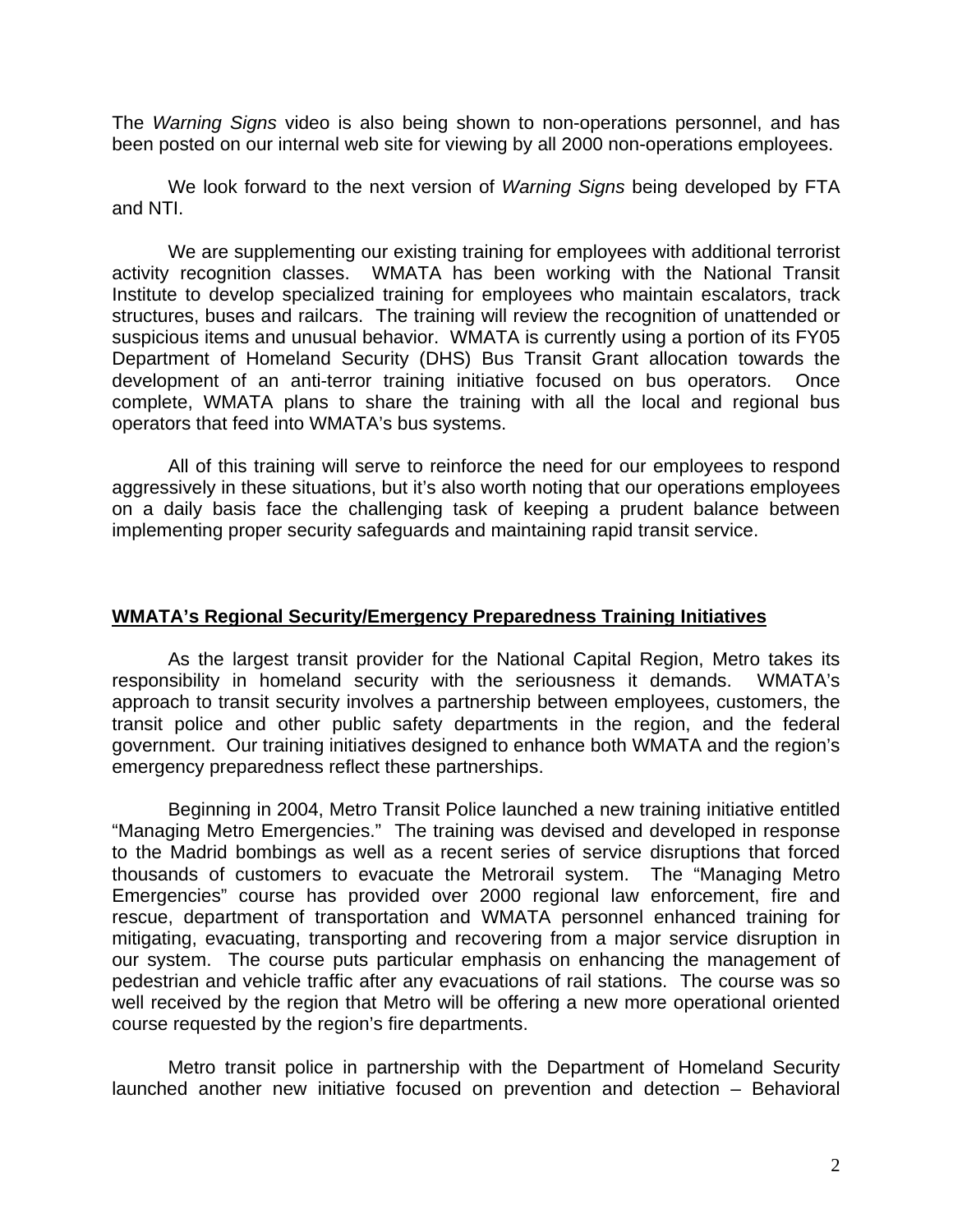Assessment Screening System (BASS) training. 300 Metro Transit Police and regional law enforcement officers took a highly specialized training course to spot behaviors of would-be terrorists planning or executing an attack, and learned how to take action to mitigate danger, including identifying the behavioral characteristics of a suicide bomber.

WMATA's Emergency Response Training Facility opened in 2002, and is the only transit facility of its kind in the nation that is available 24 hours per day, seven days a week to train emergency personnel. The facility includes a mock train tunnel that allows regional emergency responders to train for disasters such as smoke/fire, collisions and potential terrorist incidents in a transit/tunnel environment. More than 8000 firefighters, police officers and other first responders, including the FBI, Bureau of Alcohol, Tobacco and Firearms, and the Pentagon Force Protection Agency have trained at the facility. The facility was awarded the American Public Transportation Association's Management Innovation Award for 2004.

The training facility also houses the nation's first passenger rail emergency evacuation simulator. The simulator can roll a passenger commuter rail car 180 degrees in 10 degree increments, simulating railcar positions after derailments and other rail incidents. Metro will use the "rollover rig" to train fire, police, and other first responders on the complications associated with rescuing people from a rail car. The Federal Railroad Administration will use it to assist in evaluating interior design safety of intercity and commuter passenger rail cars.

 WMATA also continues to be an active participant in various regional exercises. Just last week, WMATA sponsored a regional drill that provided an opportunity for the region's first responders to practice their skills in the Metrorail environment, along with testing Metro's own procedures for utilizing a rescue train. WMATA has also sponsored a series of table top exercises with all key regional players, including federal agencies, as part of our effort to enhance continuity of operations planning (COOP) following the September 11, 2001 attacks. WMATA also participates in regional drills and exercises sponsored by the DHS, the Metropolitan Washington Council of Governments and various local jurisdictions in the National Capital Region.

## **Public Awareness/Education Campaigns**

A critical component towards ensuring that all the training we conduct with our employees and regional first responders raises the National Capital Region's emergency preparedness level is to also constantly engage our customers. WMATA has increased public announcements to our customers, stressing the need to be attentive to their surroundings. Our recent public outreach efforts include campaigns known as, "See it, Say it" and "Is that your bag?," which was cited by former Department of Homeland Security (DHS) Under Secretary Hutchinson as an effective tool for raising passenger awareness and involvement in the transit environment. We are also conducting monthly "Open Houses" at rail stations during the morning rush hour. During these events, officials from the Metro Transit Police and our safety and